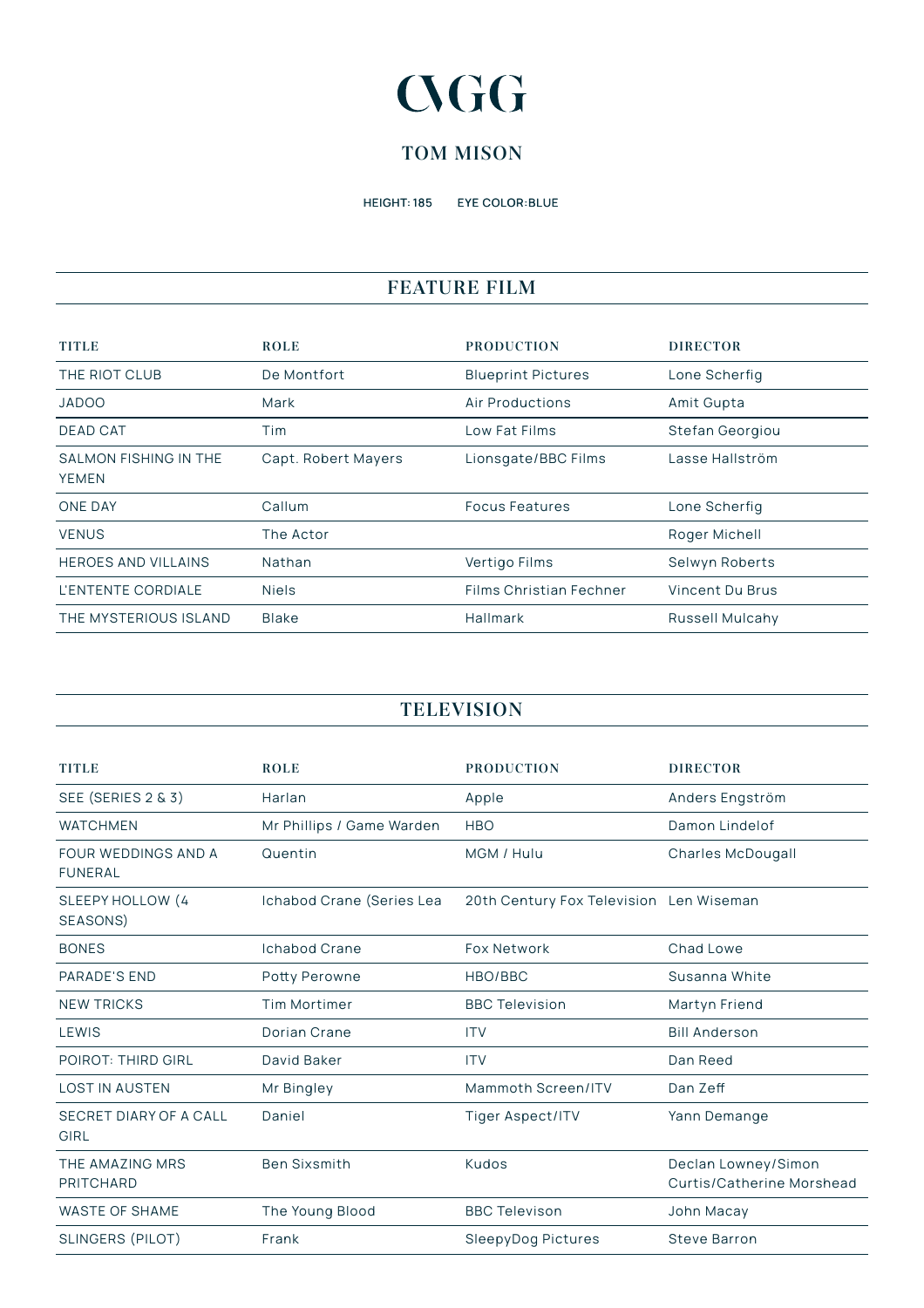# **STAGE**

| <b>TITLE</b>                          | <b>ROLE</b>               | <b>PRODUCTION</b>                                    | <b>DIRECTOR</b>      |
|---------------------------------------|---------------------------|------------------------------------------------------|----------------------|
| THE WAY OF THE WORLD                  | Fainall                   | Donmar Warehouse                                     | James MacDonald      |
| <b>POSH</b>                           | James Leighton-Masters    | Royal Court & West End                               | Lyndsey Turner       |
| HENRY IV PARTS 1 & 2                  | Prince Hal                | Theatre Royal Bath                                   | Peter Hall           |
| <b>ELEKTRA</b>                        | Orestes                   | Headlong/Young Vic                                   | Carrie Cracknell     |
| WHEN THE RAIN STOPS<br><b>FALLING</b> | <b>Gabriel Law</b>        | Almeida Theatre                                      | Michael Attenborough |
| <b>HEDDA</b>                          | George Tesman             | <b>Gate Theatre</b>                                  | Carrie Cracknell     |
| THE LIVING UNKNOWN<br><b>SOLDIER</b>  | Philippe Bringuier        | Arcola Theatre                                       | Sebastian Armesto    |
| LES ENFANTS DU PARADIS                | <b>Frederick LeMaitre</b> | Arcola Theatre                                       | Sebastian Armesto    |
| THE COLLECTION                        | Bill                      | Georgian International<br>Festival of Theatre (GIFT) | Hilary Wood          |
| <b>HAMLET</b>                         | Fortinbras                | Old Vic Theatre                                      | <b>Trevor Nunn</b>   |
| <b>ACHIDI J'S FINAL HOURS</b>         | Alex                      | Soho Theatre                                         | Che Walker           |
| <b>COMEDY OF ERRORS</b>               | Antipholus                | Cliveden Open Air Theatre                            | John David           |
| THE CROSSING PATH                     | Gregory                   | Lyttleton Loft, National<br>Theatre                  | Natasha Betteridge   |
| THE REVENGE OF TRUTH                  | Master                    | Lyttleton Loft, National<br>Theatre                  | <b>Timothy Stark</b> |
| TIME ON FIRE                          | Philip Caldwell           | Cottesloe, National Theatre Craig Slaight            |                      |

#### **SHORT FILM**

| <b>TITLE</b>                                                   | <b>ROLE</b>               | <b>PRODUCTION</b>    | <b>DIRECTOR</b>           |
|----------------------------------------------------------------|---------------------------|----------------------|---------------------------|
| THE CREEP                                                      | Creep                     | Superglue            | Mark Jenkinson            |
| <b>STEVE</b>                                                   | Man                       | <b>Beat Pictures</b> | <b>Rupert Friend</b>      |
| THE CONTINUING AND<br>LAMENTABLE SAGA OF THE<br><b>SUICIDE</b> | Barath Suicide (also writ | <b>Beat Pictures</b> | Arran and Corran Brownlee |
| <b>OUT THERE</b>                                               | Jean-Luc                  | White Light Pictures | Edward McGown             |

| <b>RADIO</b>                        |             |                   |                 |
|-------------------------------------|-------------|-------------------|-----------------|
|                                     |             |                   |                 |
| <b>TITLE</b>                        | <b>ROLE</b> | <b>PRODUCTION</b> | <b>DIRECTOR</b> |
| A MIDSUMMER NIGHT'S<br><b>DREAM</b> | Oberon      | Naxos Audio       | David Timpson   |
| ARMS AND THE MAN                    | Saranoff    | <b>BBC Radio</b>  | David Timpson   |